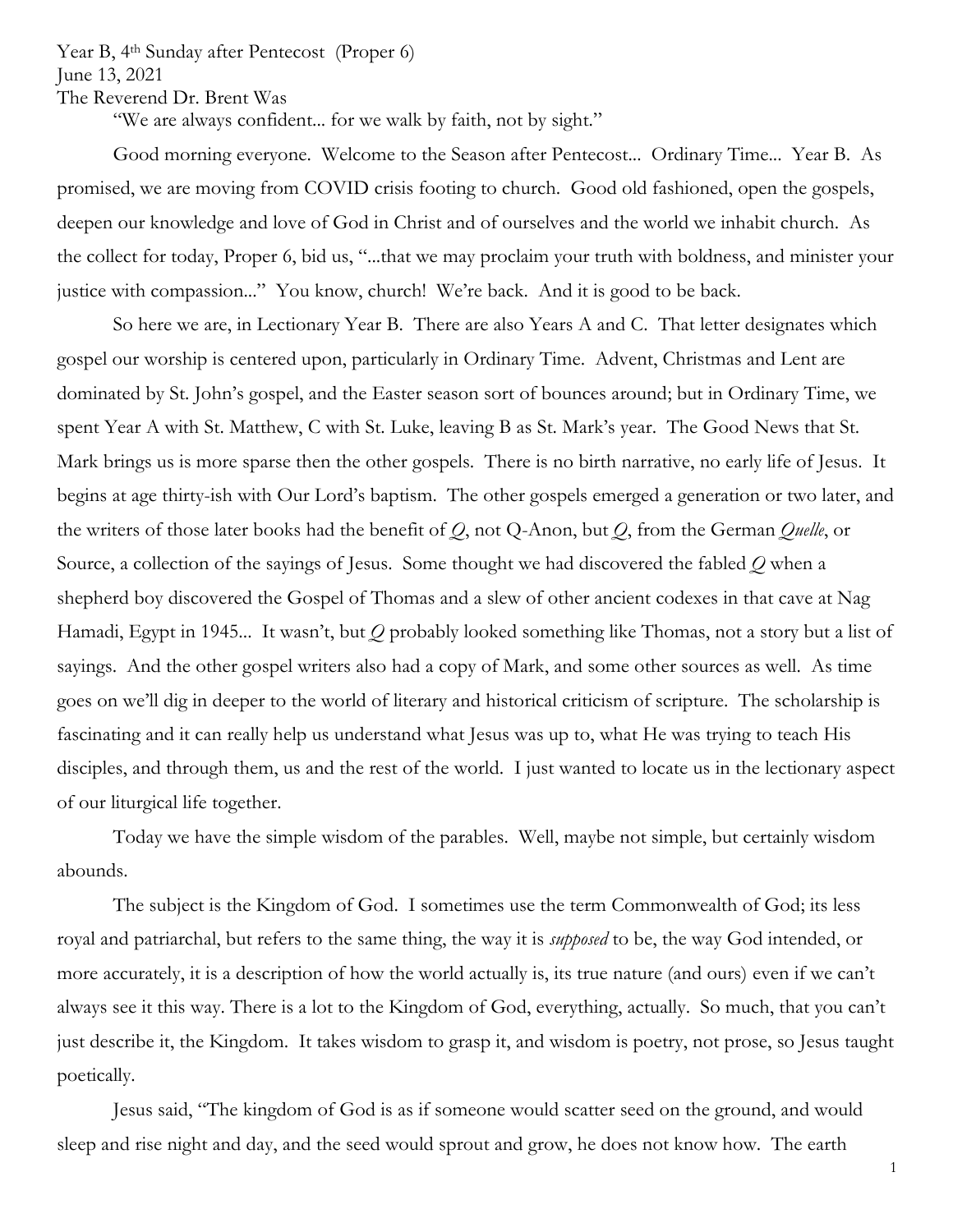produces of itself, first the stalk, then the head, then the full grain in the head. But when the gain is ripe, at once he goes in with his sickle, because the harvest has come."

I've been growing things for a long time. Windy and started our first little farm out in Amherst, Mass back in 2000. What an adventure. I was in transition from the business world to school and the farmer I was working hay with let Windy and I have a couple of acres on the bend of a little creek just down the hill from Emily Dickinson's homestead. (Pretty romantic). Then I went off to divinity school and (long story) ended up as the caretaker at a monastic retreat center north of Boston while I went through the Episcopal ordination process. At Emery House we started up another farm, feeding the monks and their guests as well as 15 families in Newburyport. It was fun. We had dozens of varieties of vegetables, berries, chickens, turkeys, pigs, maple syrup. It was pretty idyllic.

I've been around living systems for a long time. And I have studied. I been to dozens of conferences and classes, workshops at the Common Ground Fair, Acres USA, NOFA and a bunch of extension services trainings. I've taught farm interns. My doctoral thesis was on the theology of sustainable agriculture. I know a fair amount about the soil-food web and soil chemistry and structure and plants and how different species of birds and mammals interact in agrarian system. We'll be able to serve you a pretty phenomenal salad in a few weeks, and the girls have gorgeous eggs right now, and as soon our borrowed buck bucks up a bit and contributes his bit to the dairy process, we'll have some splendid goat milk and Windy's chevrè is remarkable... I, we know, and I've seen a lot of your gardens, a lot of you all know a lot about growing things, about how life works. But you know, no matter how hard I try, no matter how much I invest in compost or genetics or land, I do not have it in my power to create a tomato. Or a cucumber. Or even a single leaf of spinach. My body is not capable of that. Our technology can't do that. A spinach plant can. A chicken can make an egg, not me. "He does not know how..." but, "The earth produces of itself...."

Oh we work at it. Prepping the soil. Planting carefully. Cultivating it in a timely fashion. Protecting the plants from marauding deer and beetles, mildews and blights, over-privileged cats and freerange chickens. And if we didn't do those things we'd be shopping at the farmer's markets on Saturdays instead of hoeing the shallots. But if you say, "I grew these amazing beets!" I'd say, "no you didn't." You may have had a hand in creating the conditions for others to do their work, the tomato plant, God and the soil microbiology in particular. Because it is not up to us. We could go to sleep and the rains will fall and those plants will grow and we just don't have as much to do with it as we might believe.

This little parable is about the nature of the world and our agency in it. (Or lack of agency). So little about what happens to us in the world, the important things at least, have anything to do with us, with our effort or how skillful we are or how hard we work. The truly important things in life, like when we are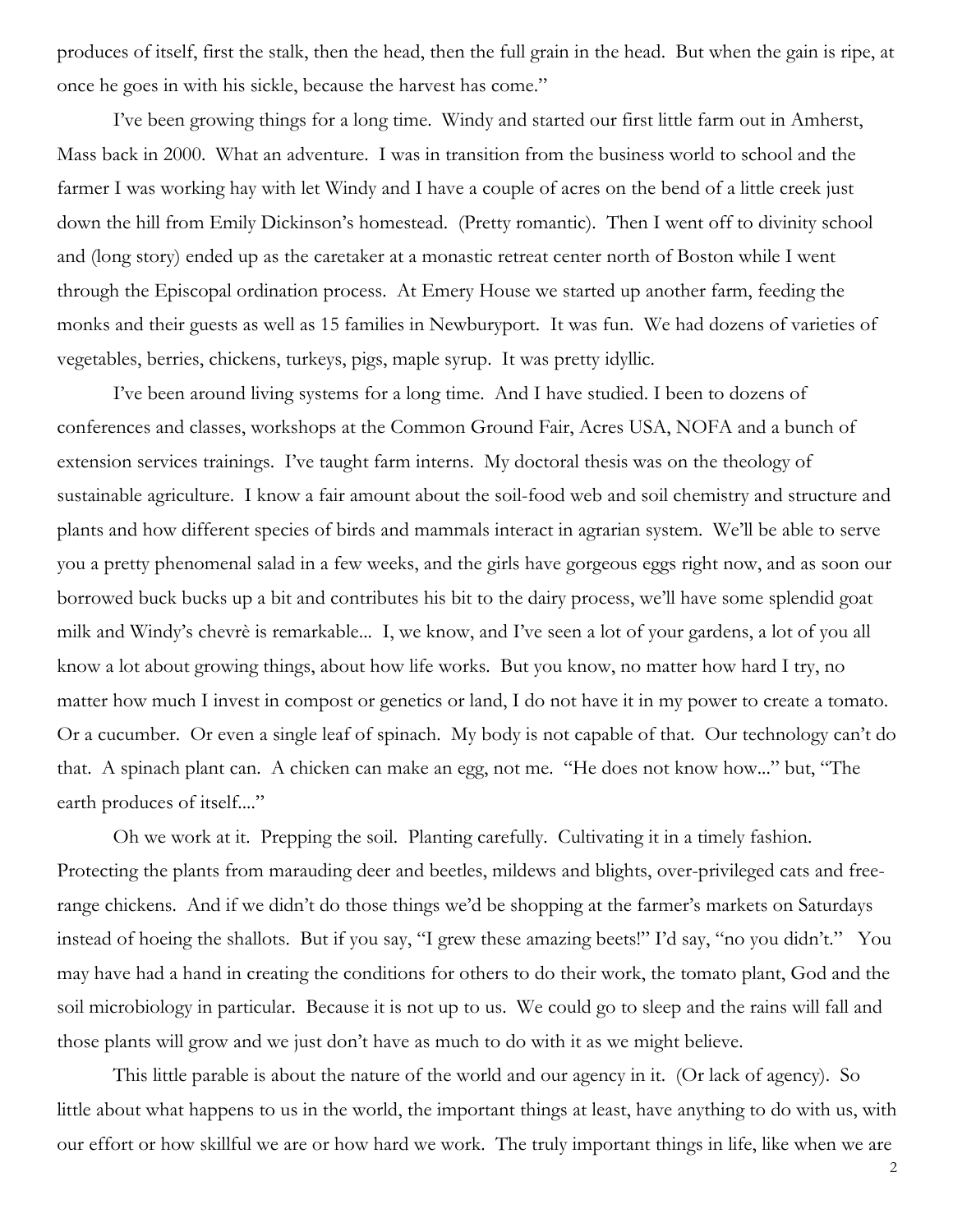born and to whom; when and how we die; what our children are like; the state of the world in which we live; what opportunities present themselves, and what tragedies befall us. The big things, the important things have very little to do with us, with our effort or lack thereof.

That's the lesson of this parable. Pretty simple, but, wheh... A lot of us have been told otherwise, that we are masters of our own destinies, that we sink or swim by our own effort, that we have bootstraps that we can pull ourselves up by. And that happens, but for most of us, most of the time, what we have and do has more to do with when and to whom we are born than any effort we could ever make.

This is pretty disconcerting teaching. I told you we were going to get back to the challenges offered in the Gospels. The COVID free-ride is over, we've got things to dig into to, things to answer for. It is disconcerting, it is a hard lesson in any place, but maybe particularly in an Episcopal church, maybe particularly in an Episcopal church in a place like Blue Hill. Having a house on the water in a place like this, maybe a second house, is not a sign of failure in life, not by the standards of our culture. It is a sign of success by most any measure of such things. And if not your personal success, or that of your spouse, then of some previous generation's success. There are of course exceptions. Gobs of them. And of course not everyone in this room hails from privileged stock, or is reaping the benefits of privilege right now but more of us here do then do not. It is our Christian duty to examine it, especially when the lectionary so neatly sets the table for us to do so.

For people of privlidge, I certainly come from privileged stock. I'm a white, straight, male. I'm healthy, highly educated, had a trauma-free childhood, and was told repeatedly throughout my life by my family and the larger society that I could do whatever I wanted to do. The world was my oyster. The back side of that being the implication that if it didn't work out, if I failed it was my fault. That's the meritocracy, right? It is all about earned; deserved; hard work and great effort. Life, liberty and the pursuit of happiness, that's right in our culture's source document. That is what our culture preaches; it is just not what the Christian gospel does.

So much of what happens in the field happens when the farmer is asleep. So much of what happens to us in this world has so little to do with us. Has so little to do with what we do, how we act, what we accomplish. It has so much more to do with forces beyond our control. It has everything to do with Grace, with things beyond the scope and scale of our vision.

Now there is a real upside to this disconcerting lesson. Yes, we don't, generally, deserve the good fortunes we receive. Our effort may contribute, but is rarely decisive. We're clear on that. The upside is two-fold. Where we don't deserve the credit for our success, we largely don't deserve the blame for our failure. Oh sure, we make mistakes, moral and material, and these can contribute to failure, but the rain falls on the good and the evil. Misfortune happens. Tragedy. Disease. Pandemics happen. People, like